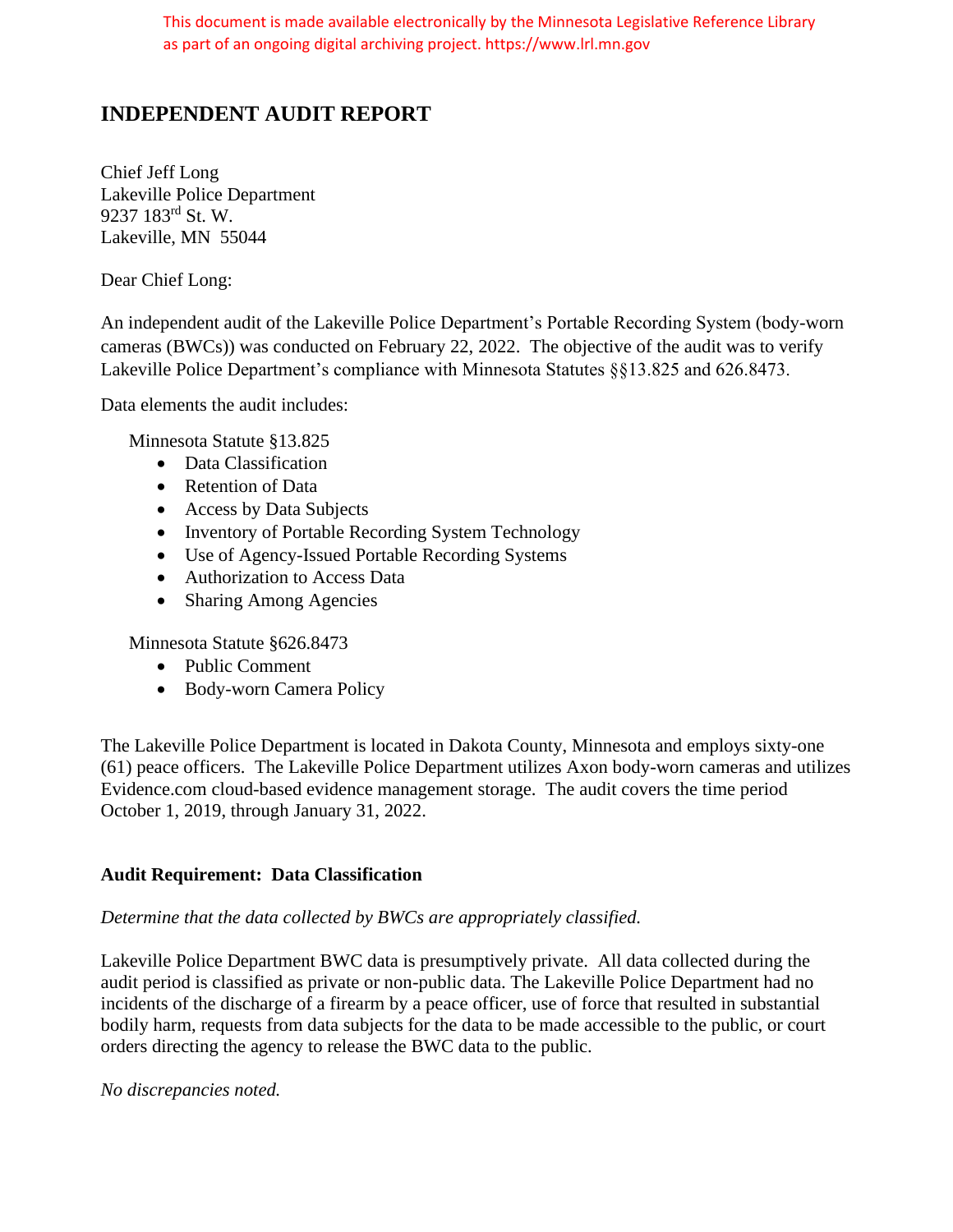# **Audit Requirement: Retention of Data**

*Determine that the data collected by BWC's are appropriately retained and destroyed in accordance with statutes.*

The Lakeville Police Department utilizes the General Records Retention Schedule for Minnesota Cities and agency specified retention periods in Evidence.com. At the conclusion of a BWC recording, officers assign meta data, including an Evidence.com category, to the recording. Each Evidence.com category has an associated retention period. Upon reaching its retention date, evidence is systematically deleted. Deletion of the data is captured in the audit trail.

A report produced from Evidence.com of all BWC data collected during the time period October 1, 2019, through January 31, 2022, was created. Randomly selected records from the Evidence Created Report were reviewed, and the date and time the data was created was verified against the deletion date. Each of the records were deleted or maintained in accordance with the record retention. Randomly selected records from the Evidence Created Report were compared to audit trail reports, and each record was deleted or maintained in accordance with the record retention.

The Lakeville Police Department had received no requests from data subjects to retain BWC data beyond the applicable retention period.

Police Sergeants and Administrative Services monitor proper categorization of BWC data to ensure data are appropriately retained and destroyed.

*No discrepancies noted.*

## **Audit Requirement: Access by Data Subjects**

*Determine if individuals who are the subject of collected data have access to the data, and if the data subject requests a copy of the data, other individuals who do not consent to its release must be redacted.*

BWC data is available to data subjects and access may be requested by submission of a Lakeville Police Department Data Request Form. During the time period October 1, 2019, through January 31, 2022, the Lakeville Police Department had received no requests to view BWC data but did fulfill requests for copies of BWC video from data subjects. Data subjects who had not consented to release of the date were redacted. A copy of the redacted video is stored in Evidence.com along with the original copy. A copy of the request form is maintained in the case file or a data request folder.

*No discrepancies noted.*

# **Audit Requirement: Inventory of Portable Recording System Technology**

*Determine the total number of recording devices owned and maintained by the agency; a daily record of the total number of recording devices actually deployed and used by officers, the policies*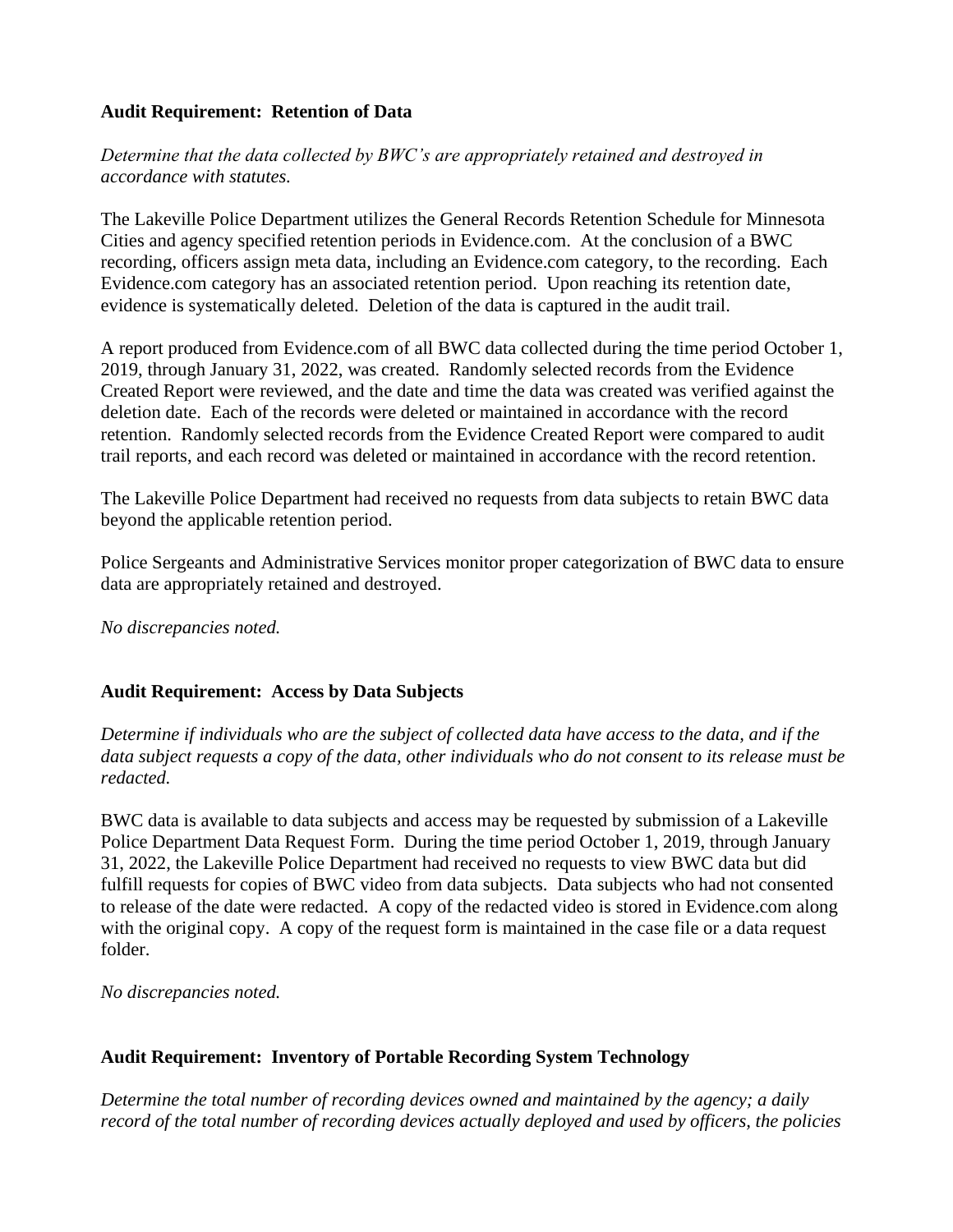*and procedures for use of portable recording systems by required by section 626.8473; and the total amount of recorded audio and video collected by the portable recording system and maintained by the agency, the agency's retention schedule for the data, the agency's procedures for destruction of the data, and that the data are available to the public.*

Lakeville Police Department's BWC inventory consists of seventy-nine (79) devices. An inventory report produced from Evidence.com detailed the number of recording devices owned and maintained by the agency. The inventory included the device model, serial number, device name, the officer assigned to the device, date of last upload, device status, error status, firmware version, and warranty date.

The Lakeville Police Department has established and enforces a BWC policy that governs the use of portable recording systems by peace officers while in the performance of their duties. The Department's BWC policy requires officers to ensure the BWC is in good working order and operational at the start of their shift. Peace officers noting a malfunction during testing, or at any other time, are required to promptly report the malfunction to their supervisor.

Peace officers were trained on the use of BWCs, policy, and statute during implementation. New officers are trained as part of their field training program.

Randomly selected dates from the patrol schedule were verified against the Evidence.com Evidence Created Report and confirmed that BWC's are being deployed and officers are wearing and activating their BWCs. A review of the total number of BWC videos created per quarter and a comparison to calls for service shows a consistent collection of BWC data.

Evidence.com queries detail the total amount of BWC data created, stored/maintained, and deleted. The Lakeville Police Department utilizes the General Records Retention Schedule for Minnesota Cities and agency specified retention periods in Evidence.com. BWC video is fully deleted from Evidence.com upon reaching its scheduled deletion date. Meta data and audit trails are maintained in Evidence.com after deletion of BWC video and audio.

BWC data is available upon request, and access may be requested by submission of a Lakeville Police Department Data Request Form.

*No discrepancies noted.*

# **Audit Requirement: Use of Agency-Issued Portable Recording Systems**

*Determine if peace officers are only allowed to use portable recording systems issued and m maintained by the officer's agency.*

The Lakeville Police Department's BWC policy states that law enforcement officers are prohibited from using personally owned recording devices while on-duty except in case of emergency.

*No discrepancies noted.*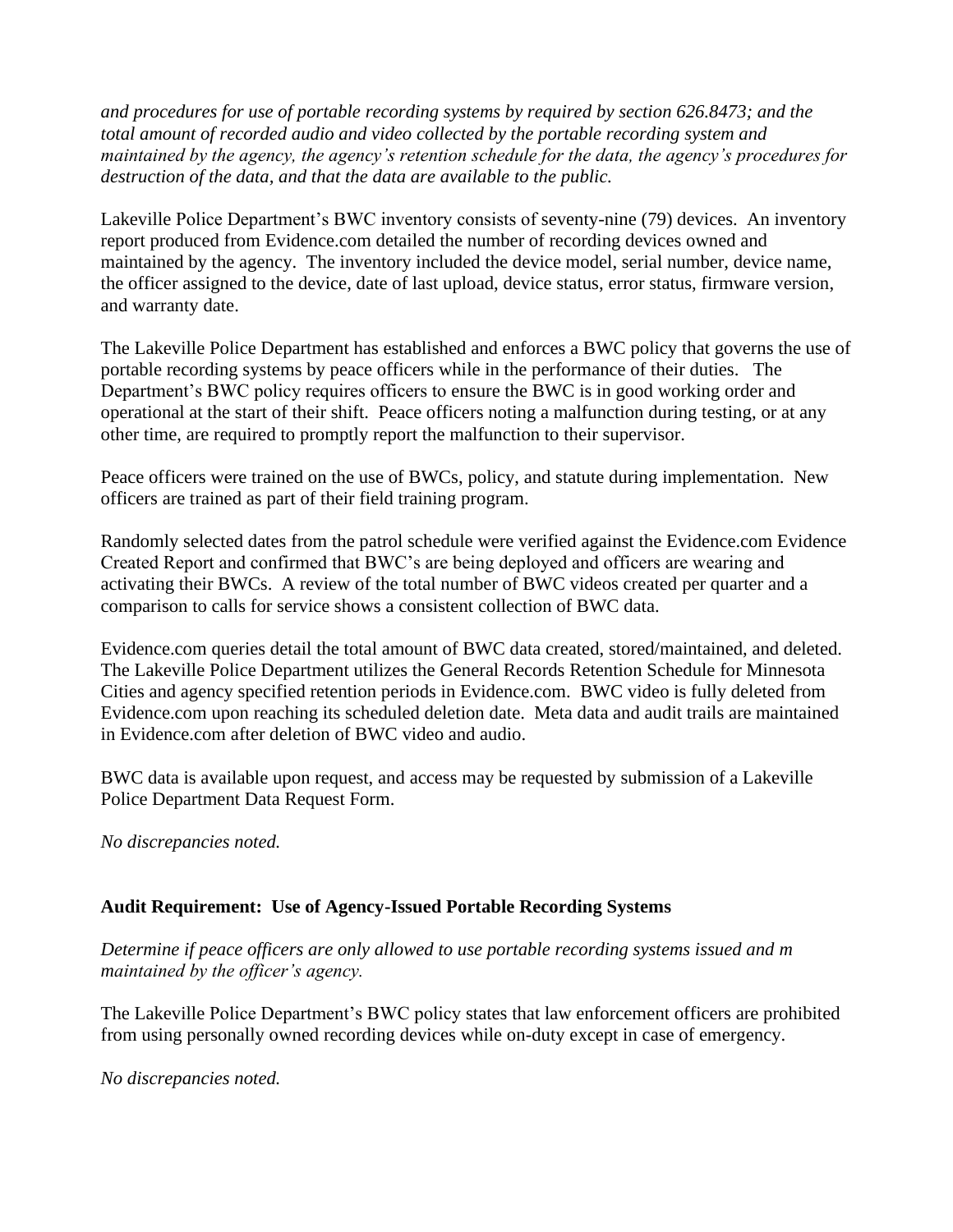## **Audit Requirement: Authorization to Access Data**

*Determine if the agency complies with sections 13.05, Subd. 5, and 13.055 in the operation of portable recording systems and in maintaining portable recording system data.*

Sergeants and Administrative Services review meta data assigned to BWC data to ensure accuracy. Sergeants conduct reviews of BWC videos to ensure BWCs are being utilized in compliance with policy.

User access to BWC data is managed by the assignment of roles and permissions in Evidence.com. Permissions are based on staff work assignments. Access to Evidence.com is password protected and requires dual authentication.

The agency's BWC policy governs access to and sharing of data. Lakeville Police Department personnel may only access BWC data for official law enforcement purposes. Access to BWC data is captured in the audit trail.

When BWC data is deleted from Evidence.com, its contents cannot be determined. The Lakeville Police Department has had no security breaches. A BCA CJIS security audit was conducted in May of 2020.

*No discrepancies noted.*

## **Audit Requirement: Sharing Among Agencies**

*Determine if nonpublic BWC data is shared with other law enforcement agencies, government entities, or federal agencies.*

The Lakeville Police Department's BWC policy allows for the sharing of data with other law enforcement agencies for legitimate law enforcement purposes only and for the sharing of data with prosecutors, courts and other criminal justice entities as provided by law. Law enforcement agencies seeking access to BWC data submit a written request. BWC data is shared via secure electronic sharing within Evidence.com. Sharing of BWC data is captured in the audit trail. An Evidence.com Evidence Sharing Audit Report and the Records Management System Case Notes provide documentation of shared data.

*No discrepancies noted.*

## **Audit Requirement: Biennial Audit**

*Determine if the agency maintains records showing the date and time the portable recording system data were collected, the applicable classification of the data, how the data are used, and whether data are destroyed as required.* 

Evidence.com and the Evidence.com Evidence Created Report document the date and time portable recording system data were collected and deleted per retention. All BWC data collected from the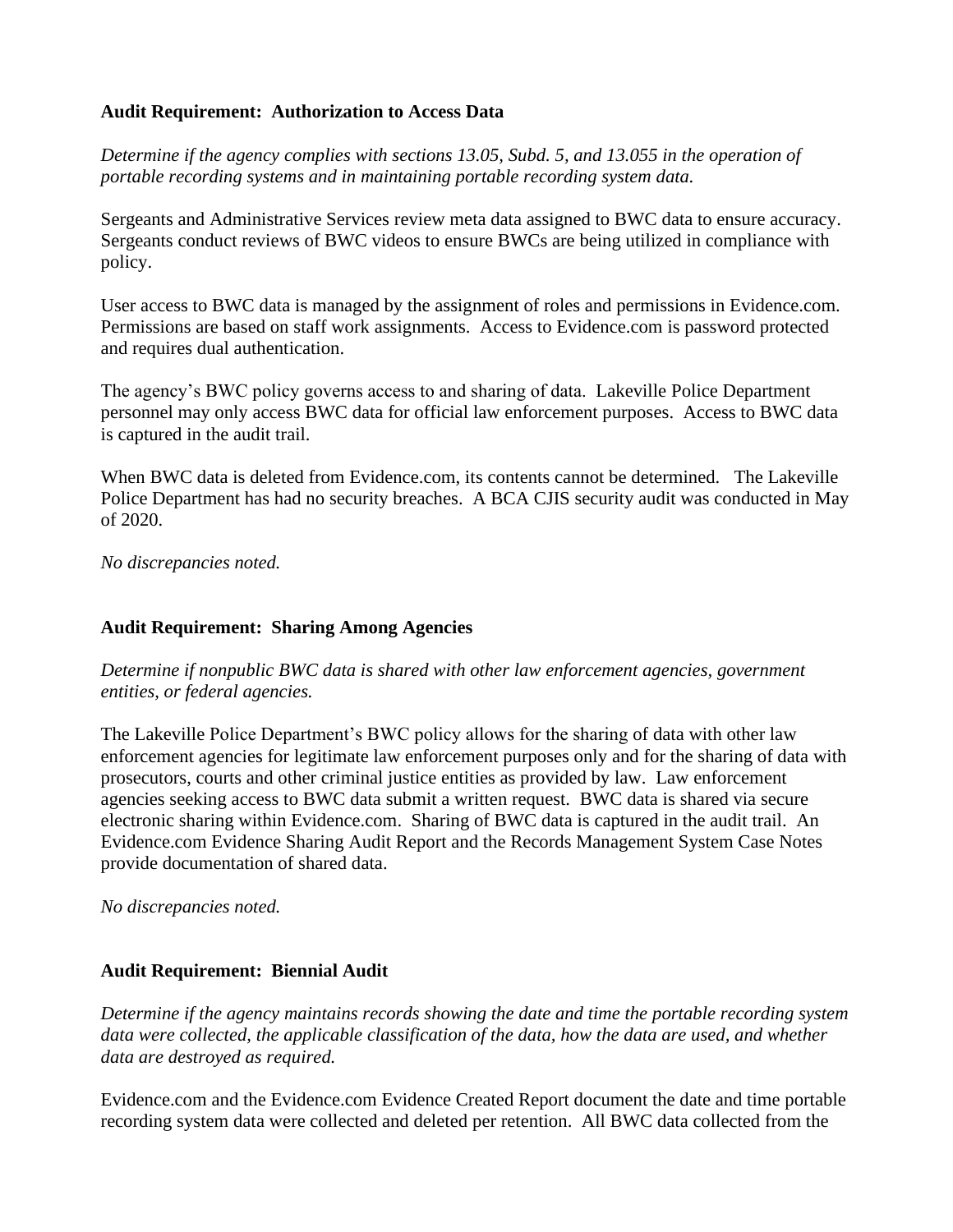time period October 1, 2019, through January 31, 2022, is classified as private or non-public data. The Evidence.com Sharing Audit Report, Audit Trails, the Post Notes field within Evidence.com, and the Records Management System Case Notes document how the data are used. The audit trail is maintained in Evidence.com after deletion of BWC video. The Evidence.com audit trail documents each and every action taken from the creation of the recording to its deletion, as well as access of the audit trail after BWC data has been deleted.

*No discrepancies noted.*

# **Audit Requirement: Portable Recording System Vendor**

*Determine if portable recording system data stored in the cloud, is stored in accordance with security requirements of the United States Federal Bureau of Investigation Criminal Justice Information Services Division Security Policy 5.4 or its successor version.*

An Axon CJIS Compliance White paper outlines the specific security policies and practices for Evidence.com and how they are compliant with the CJIS Security Policy. Axon has signed the CJIS Security Addendum in all states and has performed statewide CJIS-related vendor requirements in Minnesota. Axon has incorporated the CJIS Security Addendum by reference into the Axon Master Services and Purchase Agreement. Axon maintains signed CJIS Security Addendum certification pages for Axon personnel. Authorized Axon personnel are required to complete Level 4 CJIS Security Training upon assignment and biennially thereafter. Axon appears on the BCA Vendor Screening Program list of approved and screened vendors and is vetted in accordance with the security requirements of the United States Federal Bureau of Investigation Criminal Justice Information Services Division Security Policy.

*No discrepancies noted.*

# **Audit Requirement: Public Comment**

*Determine if the law enforcement agency provided an opportunity for public comment before it purchased or implemented a portable recording system and if the governing body with jurisdiction over the budget of the law enforcement agency provided an opportunity for public comment at a regularly scheduled meeting.* 

The City of Lakeville held community meetings to solicit for public comment. The Lakeville City Council held a public hearing at their July 15, 2019, meeting and approved the BWC policy and purchase of a body worn camera system. The body worn camera system was implemented October 1, 2019.

*No discrepancies noted.*